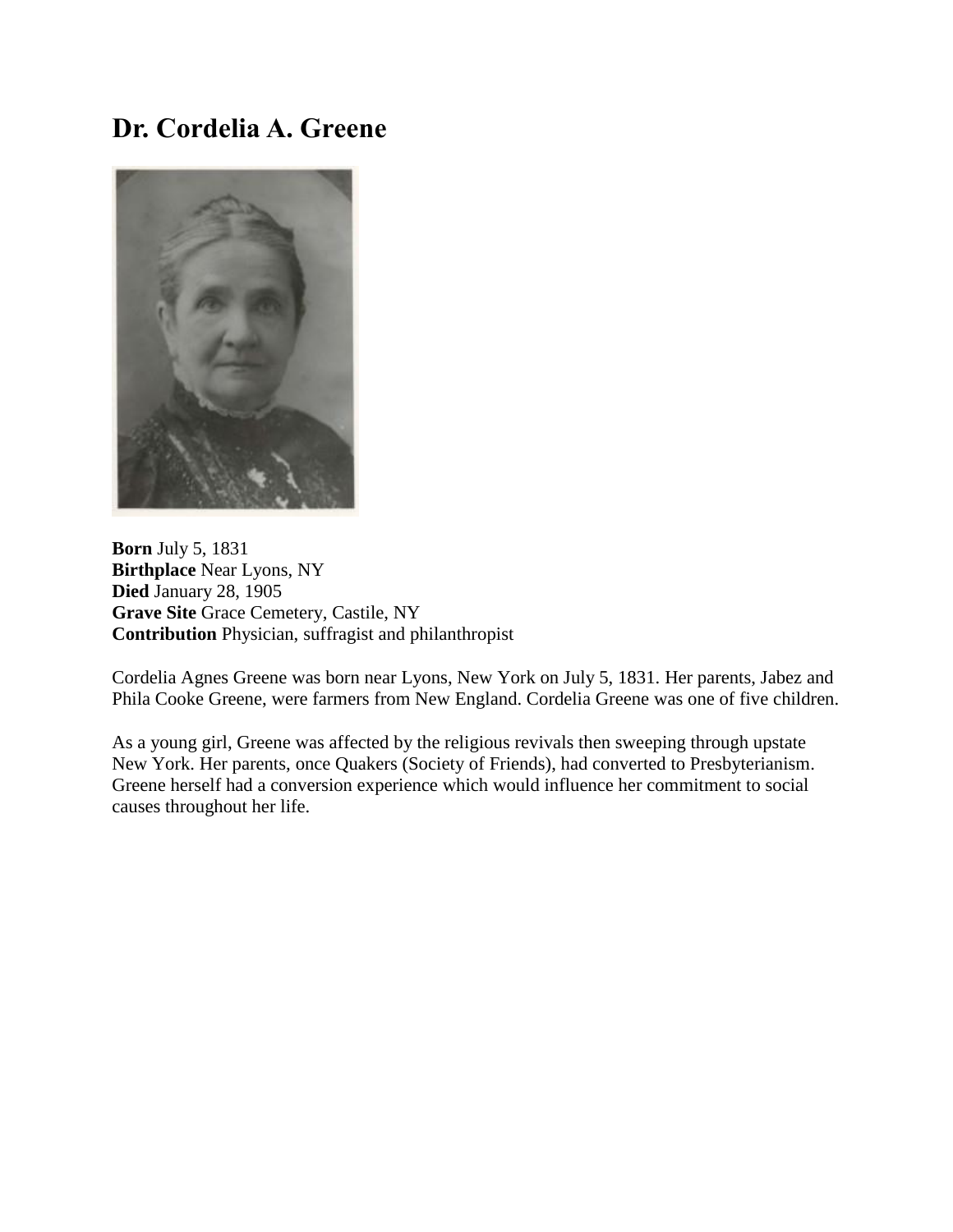

[W](https://rrlc.org/winningthevote/wp-content/uploads/sites/8/2014/12/CAGreene2.jpg)hen she was sixteen, Greene earned her teacher's

certificate. She taught in country schools until her father opened a water-cure sanitarium in Castile, New York in 1849. At that time, the water cure (or hydrotherapy) was a popular treatment for a number of chronic diseases. It involved taking frequent baths and drinking lots of water, combined with outdoor exercise.

Greene quit teaching and went to work for her father as a nurse in the sanitarium. With the money she earned from this job, she was eventually able to pursue her dream of becoming a physician. She moved to Philadelphia and enrolled in the newly-opened Women's Medical College of Pennsylvania, where she became their first student to receive a medical degree, in 1853. She continued her studies in Cleveland, where she graduated with honors from Cleveland Medical College (later Case Western Reserve) in 1856. One of the three women in her class was [Marie Zakrzewska,](http://www.aahn.org/gravesites/zakrzewska.html) who later went on to found the New England Hospital for Women and Children.Photograph of Cordelia Greene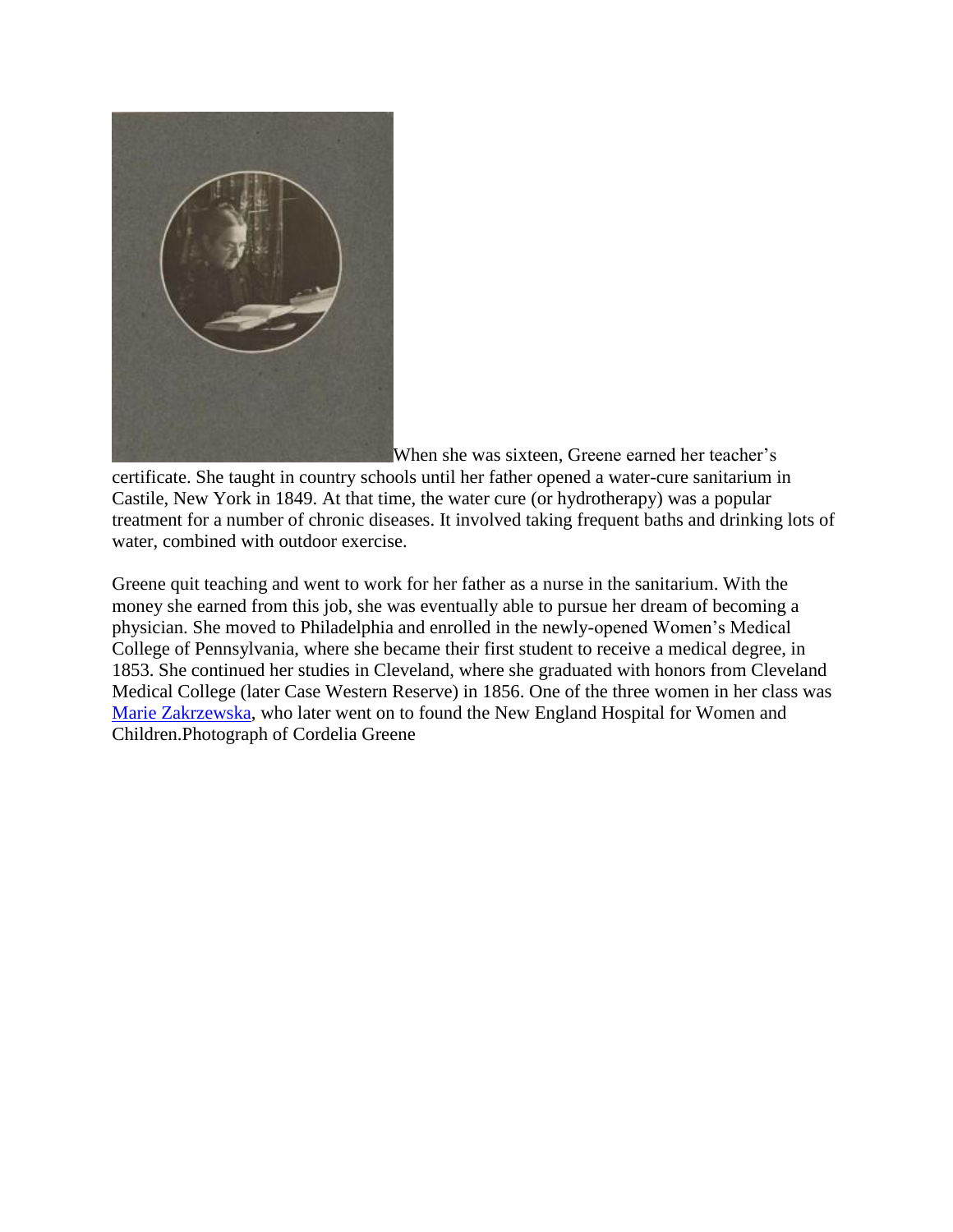Kee Yerk Star Weren Saffrage Assertation. I to Condition Of Givens the Offices of the terms of Political matily alast in helpful. 142 adole Fire

Greene returned to Upstate

New York after her graduation and assumed a position as the assistant to Dr. Henry Foster, a fellow graduate of Cleveland Medical College who owned the water cure establishment in Clifton Springs. She worked there for six years, until her father's death, when she returned to Castile take over his sanitarium at the suggestion of her brother. She was to hold her position as the medical director at the Castile sanitarium until shortly before her death, when her niece, Dr. Mary T. Greene, took her place.

Cordelia Greene was a respected member of the medical community. She often gave lectures on preventive medicine, and at one point chaired the Educational Committee of the Woman's Medical Society of New York State.Image of letter from E. Crossett to C. Greene A member of the American Medical Association (AMA), she served on the AMA's Committee for Preventive Medicine. She was also a member of the New York State Medical Association, and served as president of their Wyoming County branch, which often held their meetings at her facility. One of her assistants at the Sanitarium, Dr. Clara Swain, was a sister graduate of the Woman's Medical College of Pennsylvania who later went on to become a medical missionary in India, where she was to establish the first hospital for women in Asia. Greene wrote a book, *The Art of Keeping Well: or, Common Sense Hygiene for Adults and Children*, which was published in 1906, the year after she died.

Greene supported a number of reform causes throughout her life, including temperance and women's suffrage. She was active in the Wyoming County Suffrage Image of booklet cover: Political Equality Club Association, and she served for many years as president of the local Political Equality Club. One year she refused to pay her taxes in order to protest her lack of the right to vote. She was also known as a generous financial donor to the cause of suffrage. She